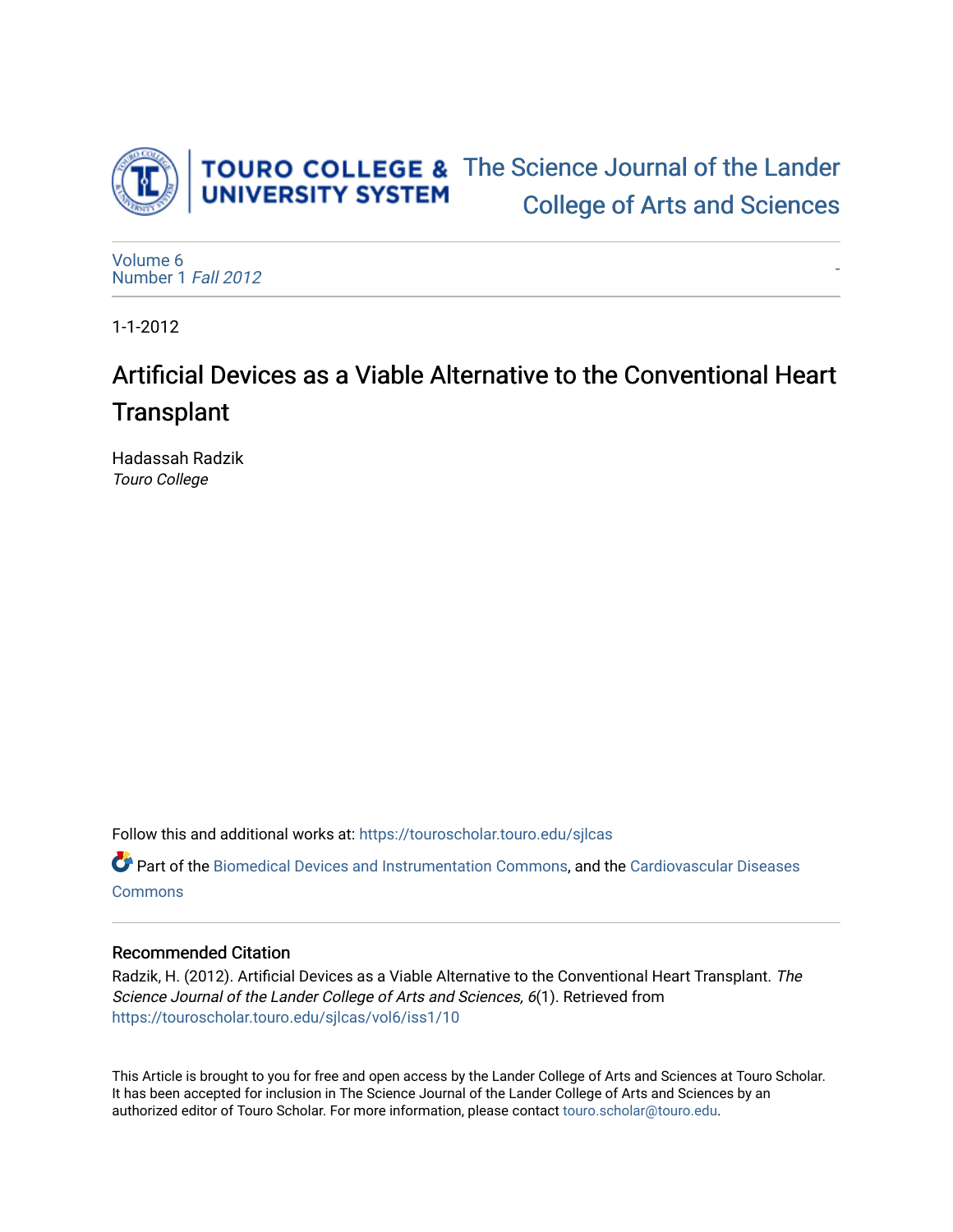## **ARTIFICIAL DEVICES AS A VIABLE ALTERNATIVE TO THE CONVENTIONAL HEART TRANSPLANT Hadassa Radzik**

## **ABSTRACT**

The human heart is one of the most vital organs in the body. It distributes blood throughout the body, providing the body with oxygen and nutrition, and contributes to metabolism. When the heart fails, blood flow is impaired, thereby limiting the exchange of oxygen within the cardiopulmonary system as well as diminishing oxygenation and nutrition to the other major organs and periphery. The only current proven treatment for advanced heart failure is cardiac transplant. Given the heart's importance and the scarcity of donated organs, modern medicine has experimented with the creation of an artificial heart. Because the heart is primarily a pump controlled via electrical impulses, it lends itself to artificial replication, and advancements in modern engineering and medicine have turned this theory into reality. Currently, there are mechanical devices which can act as a bridge to transplant and, in many cases, improve the quality of life of their recipients. Due to a scarcity of available donor hearts as well as the high cost and complications associated with conventional heart transplants, it is imperative to do an analysis as to whether left ventricle assist devices or the total artificial heart are viable alternatives to conventional cardiac transplants. If the artificial devices can be as productive as a transplanted heart without any overt risk, they greatly expand and improve the prognosis of patients in end stage of heart failure. This paper will weigh the benefits of artificial devices as viable alternatives for the conventional heart transplant within the different aspects of treatment for end stage heart failure.

## **INTRODUCTION**

The body requires that all its organs and supporting systems work symbiotically to achieve its optimum level of health and wellness. Failure of any organ can have an effect on the entire system. When an organ such as the heart fails, all other bodily functions suffer. Given the role of the heart in oxygenation and nutrition, it is quite obvious why heart failure leads to decreased quality of life and eventual death. It is, thus, imperative that every effort be made to take care of this very necessary organ and to try to preserve its form and function for as long as possible.

Heart disease is rapidly becoming one of the top killers of American men and women. Poor dietary habits and lack of exercise tend to lead to high cholesterol and buildup of plaque in the arteries, paving the way toward heart disease. Statistics show that every 30 seconds, someone dies of heart failure (Debakey 2000). Such staggering numbers beg a question. Why can these patients not be saved? The answer is that those who are dying have generally entered advanced stage IV heart failure. Once this stage has been reached, there is little a doctor can do aside for transplanting a new living heart. It is for this reason that research into the creation of a feasible, functional artificial heart is so crucial.

Conventional heart transplantation is still considered the gold standard in treatment for end stage heart failure due to its associated successes and the overall improvement in the quality of life experienced by the recipients (Jovic 2011). Studies show that the survival rate for transplant recipients is 86% in the first year and 64% after 5 years (Jarvik 2011). Therefore, before analyzing the effectiveness of artificial devices as a replacement for conventional heart transplant, a complete understanding of the conventional transplantation procedure as well as its advantages and disadvantages must be gained.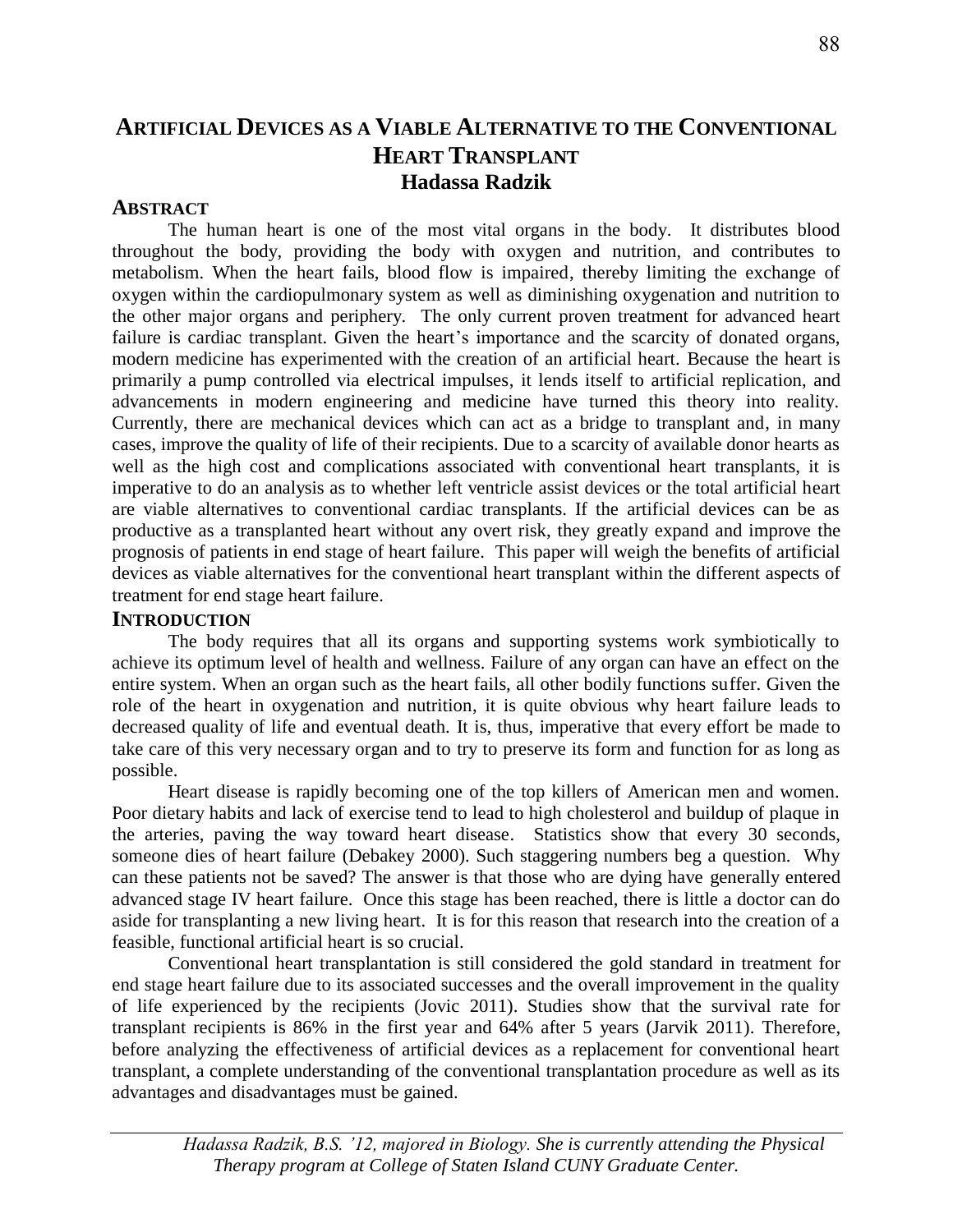## **CONVENTIONAL HEART TRANSPLANTS**

The conventional heart transplant involves surgically removing the damaged or diseased heart and replacing it with a healthy donor heart. Although simple in theory, this procedure is difficult to execute due to the scarcity of donor hearts as well as the high cost associated with it. In order for a heart to qualify for donation, it must meet extremely stringent requirements. The potential donor must be one who has been declared brain dead but still remains on life support and satisfies established criteria in regard to age, medical condition, cause of death, and psychosocial history (Massad 2004). Additionally, the donor heart must match the blood and tissue types of the recipient almost perfectly in order to prevent rejection. Furthermore, once the organ is removed from the donor, it is packed in ice in order to preserve it, leaving the surgeon with a maximum of four to six hours to implant it into the recipient. Thus, it is crucial that the recipient be ready for surgery at a moment's notice. The convergence of all these prerequisite conditions is quite rare to the extent that in 2008 there were 3,500 heart transplants performed worldwide, while 800,000 patients were in stage IV heart failure waiting for donors (Korfer 2007).

The procedure of replacing a failing heart with a donor heart is complicated and invasive. Time, technique, and skill are of the essence. Once the donor heart is identified and allocated to a recipient based on certain criteria, the timetable from removal to implantation is kept to a minimum. At the time of procurement, the healthy donor heart is arrested by injecting into it two liters of potassium and covered with ice before removal. Once it is excised from the mediastinum, the heart is inspected for any septal defects or abnormalities. After determining that no defects are present, the heart is then placed in a sterile bag with slush and saline and transported to the transplant center. Upon the heart's arrival at the transplant center, the recipient is placed on pulmonary bypass, and a cardioectomy is performed using the Lower and Shumway technique to remove the native heart and attach the new heart to the native left and right atrial cuffs (Massad 2004).

Even if all the details of the transplant surgery are executed successfully, the transplant of a living heart remains fraught with many dangers and difficulties. The threat of contracting graft versus host disease is constant. Therefore, the patient is placed on immunosuppressive drug therapy to suppress the production and activity of T-cells which would attack the foreign organ (Jovic 2011). Consequently, routine endomyocardial biopsies must be conducted in order to ensure that the medication is effective and rule out acute cellular rejection. While immunosuppressive medication diminishes the threat of graft resistance, long-term use of immunosuppressive drugs is associated with renal failure as well as thromboembolic disease (Atasever et al. 2006). Additional complications experienced in postoperative patients include cardiac failure, pulmonary and systemic hypertension, and opportunistic infections such as pneumonia (Jovic 2011). In a study of 34 post-transplant patients, conducted by the Ege School of Medicine, researchers found that nearly one third of heart transplant patients die of pulmonary complications. In this particular study, two patients died of cardiac failure in the early postoperative period, and another 10 patients developed severe pulmonary complications, most commonly in the form of pneumonia (Atasever et al. 2006).

## **ETHICAL ISSUES DUE TO SCARCITY OF DONOR HEARTS**

Due to the stringency of the criteria that a donor heart must meet in order to be suitable for transplant, donor hearts remain a rare commodity. Due to issues of supply and demand, ethical questions arise as to whether age, physical illness, mental capacity, or value to society should be considered in evaluating a potential transplant recipient (Jarvik 2011). If any of these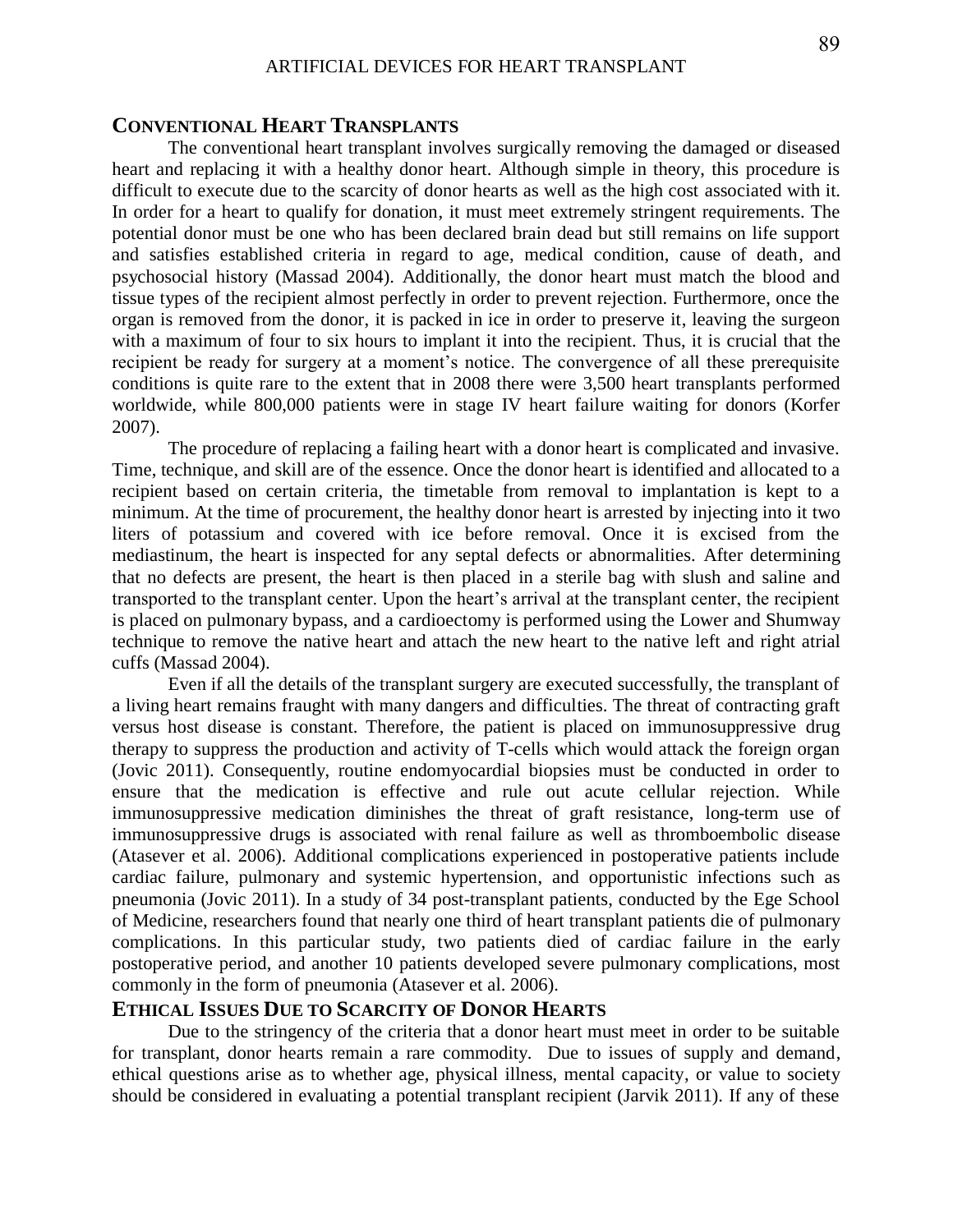## Hadassa Radzik

factors are taken into account, there is an inherent selection bias that is present. Furthermore, it leads into other ethical quagmires, such as determining whose life is more valuable. Therefore, there are strict guidelines set by the National Health and Medical Research Council regarding the criteria and procedures that must be adhered to in this grey area. The Australian National Health and Medical Research Council put forth a set of guidelines by stating that "there should be no discrimination between potential recipients on the basis of… race, nationality, religious belief, gender, marital status, sexual orientation, social status, disability or age, except where conditions associated with the persons age directly determine the likelihood of a poorer outcome" (Macdonald 2008). Yet, many believe that these factors should be taken into consideration when screening potential recipients. They are, therefore, fighting to further narrow the spectrum of eligible recipients.

Although conventional heart transplants are the preferred cure for advanced heart failure, there are many disadvantages associated with it, mainly high cost, scarcity of donor organ, and postoperative complications. Therefore, research into an alternative artificial device is crucial.

#### **ARTIFICIAL HEART IMPLANTATION**

Mechanical circulatory devices have the potential to eliminate the problems that plague conventional heart transplants and are changing the face of heart failure therapy (Frazier et al. 2009). Because they can be mass-produced in a factory, the scarcity of donor hearts becomes a non-issue, and their cost is lower. To date, approximately 15,000 artificial devices have been implanted worldwide, and the numbers are projected to increase (Copeland 2011).

## **DEVELOPMENT OF ARTIFICIAL DEVICES**

As early as 1960, researchers embarked on the road to find a permanent solution to the heart problem. They simultaneously pursued a technique for heart transplantation as well as a proposal for an implantable mechanical circulatory device that would replace the failing organ. Research into artificial devices focused on two types of pulsatile devices, one to replace and the other to aid the failing heart. One device was the total artificial heart (TAH), which would completely replace the failing heart, and the second device researched was the ventricular assist device (VAD), which would assist the failing heart in blood circulation. Both devices would be pulsatile and attached to an internal and external battery source to propel the motor. Additionally, they would have sensors to monitor and adjust the pressure at which the device pumps blood in order to allow for a natural beat (Morlacchi and Nelson 2011) (See Figure 1).



**Figure 1:** Cardiowest TAH. Source: Platis and Larson 2009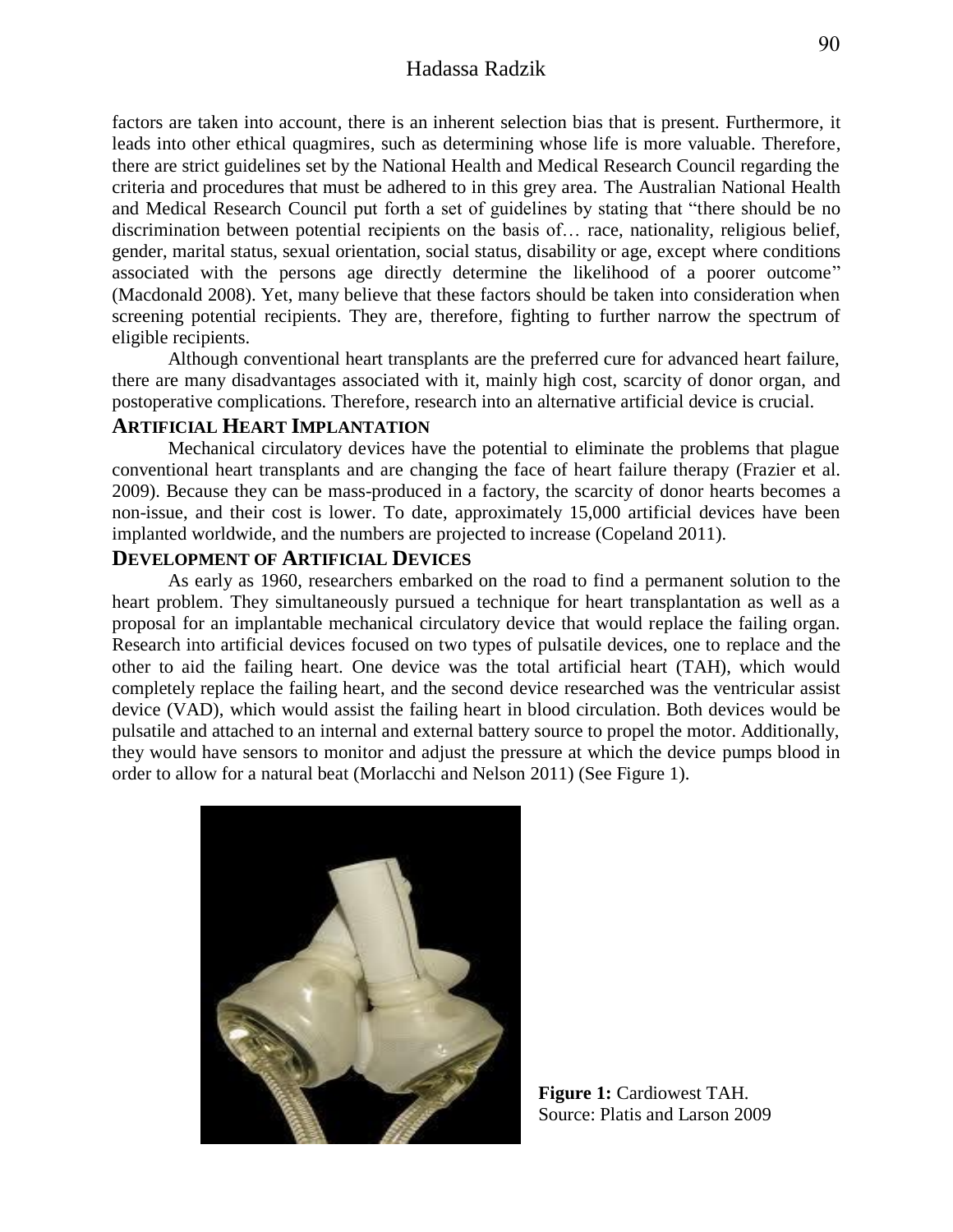## **PULSATILE TOTAL ARTIFICIAL HEART**

The total artificial heart was designed to replace and mimic the natural heart, with one component pumping deoxygenated blood from the heart to the lungs via the pulmonary artery and a second component pumping the oxygenated blood from the lungs to the heart via the pulmonary vein. The mechanical valves provide unidirectional flow and work complementary to the diaphragm during the cardiac cycle to eject the blood of the right and left ventricles. An attached external drive console provides controllers that give the device the ability to adjust the heart rate, systolic pressure, and vacuum for the ventricle. Devices like these, such as the Cardiowest temporary Total Artificial Heart, could produce a cardiac blood output of more than nine liters per minute and allow normal metabolic functions to continue. However, the earliest versions of these devices did not function efficiently, causing many complications, such as clot formation, bleeding, hypertension, and death due to failure of mechanical parts (Platis and Larson 2009). Two major technical problems associated with these devices were the lack of appropriate materials that would not be rejected by the body and the large size of the device, making it poorly suited for long-term use. The device, with two components surgically implanted into the chest and another two into the stomach, was extremely large and heavy, requiring a lot of space to be implanted into the body (Morlacchi and Nelson 2011). Additionally, other components, such as the large external power console located exterior to the body, confined patients to the hospital and inhibited improvement in their quality of life. Therefore, this model was phased out of use.

## **LEFT VENTRICULAR ASSIST DEVICES**

 Due to the failures associated with the total artificial heart, researchers turned their focus to the smaller ventricular assist device in the 1980s. The device is most commonly referred to as left ventricular assist device (LVAD) because the majority of the pumping work of the heart is done by the left ventricle. The objective of this device was to act as an alternative to organ transplant and aid the heart in its pumping of the blood and regulation of the heartbeat. This was accomplished through implantation of the device near or within the heart, with a direct connection to the heart, causing a complete bypass of blood flow to the left ventricle. This technique allowed the blood to flow through the pump, eliminating the symptoms caused by ventricular failure, thereby providing complete support of the circulation of blood within the patient's body (Morlacchi and Nelson 2011).

Because the left ventricular assist device is less technically demanding, researches and developers have been able to achieve quick advancement in a relatively short amount of time. There have been major improvements in its size, durability, simplicity, and ease of implantation within the last 20 years. A very significant improvement in the device has been the implementation of self-contained mechanisms that have eliminated the need for an external driver (Morshuis et al. 2010). The small size of the device allows for the pumps as well as the additional components to be implanted into the body. Additionally, due to its small size, the implantation procedure does not require a complete opening of the chest, reducing the amount of recovery time following surgery (Morlacchi and Nelson 2011). Moreover, the introduction of batteries as a rechargeable external power source allowed patients to have a small external battery and controller attached to them, thereby promoting mobility and allowing patients to return home, improving their quality of life.

The design of the left ventricular assist device has evolved from the first-generation pulsatile volume displacement pump to the more commonly used second-generation continuous flow pump. The pulsatile volume displacement pump was designed to simulate the natural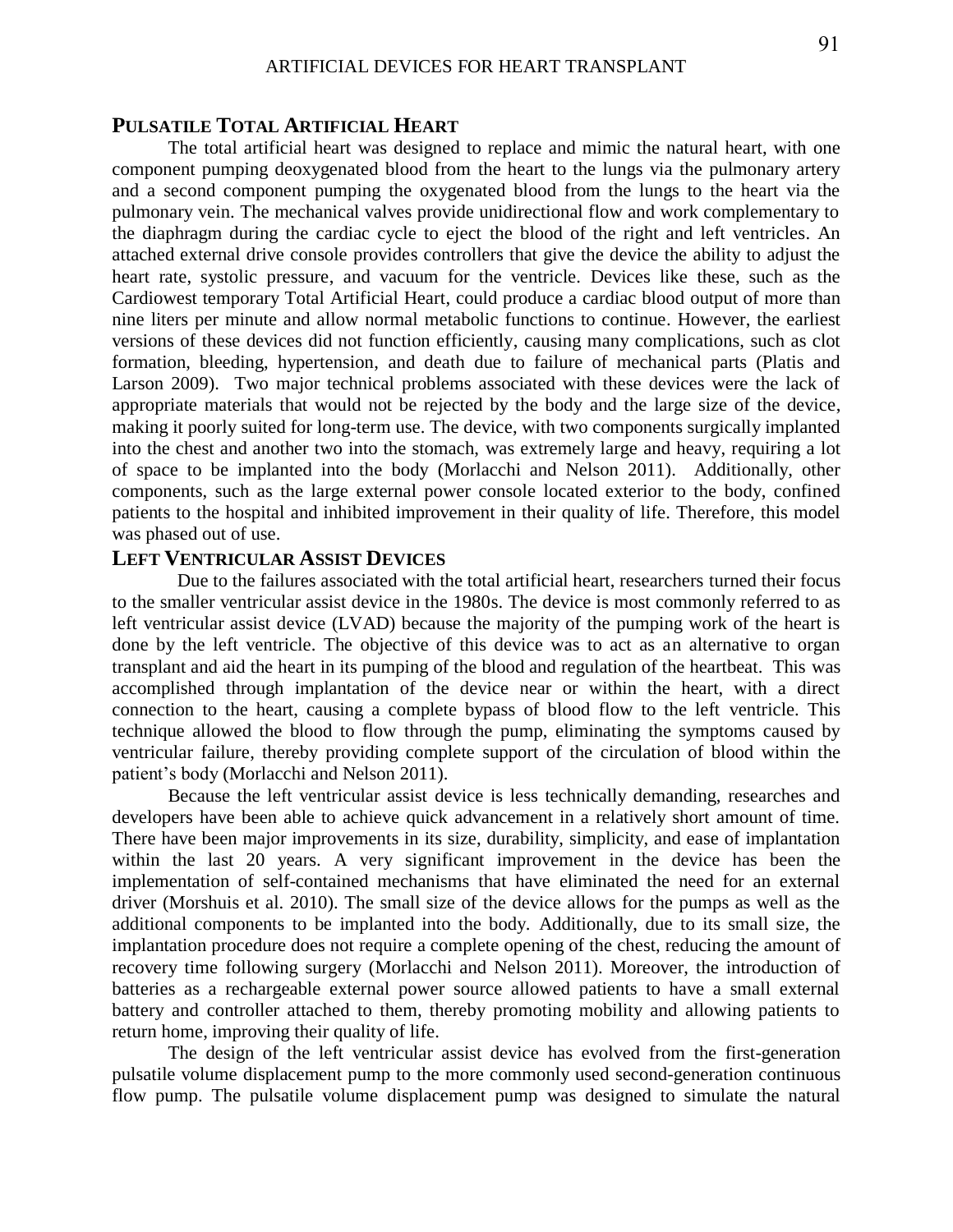## Hadassa Radzik

heartbeat during the circulation of blood from systemic circulation to pulmonary circulation and vise versa. It mimicked the natural pulsing action of the heart with its own pulsatile action, sucking the blood from the left ventricle into the pump and then forcing it out into the aorta. It consisted of inflow and outflow valves as well as a diaphragm to exert pressure on the blood, causing a natural pulse. The typical stroke volume associated with these pumps was 50-70ml, with the afterload of the device depending on the amount of blood that filled the device during the preload period (Copeland 2011).

The more recent continuous flow device (see Figure 2) uses either an axial flow pump or a centrifugal pump to provide pulseless circulation of blood throughout the body. Both pumps use rapidly spinning rotors to enable continuous blood flow. The axial pump design includes a magnetically suspended motor which rotates the axial pump without any physical contact. In this design, the rotor is the sole moving part, and the additional components of the motor, the two stators, are "passively stable" and are "controlled according to the rotors position so as to levitate the rotor" (Okada et al. 2003). These motors can spin up to 8000-10000 rpm, thereby facilitating the blood in reaching all the necessary destinations in systemic circulation (Copeland 2011).



**Figure 2:** Components of the Continuous-Flow LVAD. Source: Pagani et al. 2009

**(A)** The inflow cannula is inserted into the apex of the left ventricle, and the outflow cannula is anastomosed to the ascending aorta. Blood exits through the left ventricular apex and into the left ventricular assist device (LVAD), which pumps throughout cardiac diastole and systole into the ascending aorta.

**(B)** The LVAD pump is placed within the abdominal wall or peritoneal cavity. A percutaneous lead carries the electrical cable to an electronic controller and battery packs, which are worn on a belt and shoulder holster, respectively.

The centrifugal pump design is very similar to the axial pump with exception to its size. It is somewhat larger than its axial pump counterpart, but is more energy efficient. It has a circular shape and uses a rotating impeller, which can have numerous blades, to create flow. The average speed of the motor is 2000 rpm, generating an output of eight liters per minute, and the hydraulic flow is from the left side while the inflow is from the right. A negative side effect associated with both of these models is the formation of clots around the bearings of the motor that are lubricated by the blood (Anderson et al. 2000).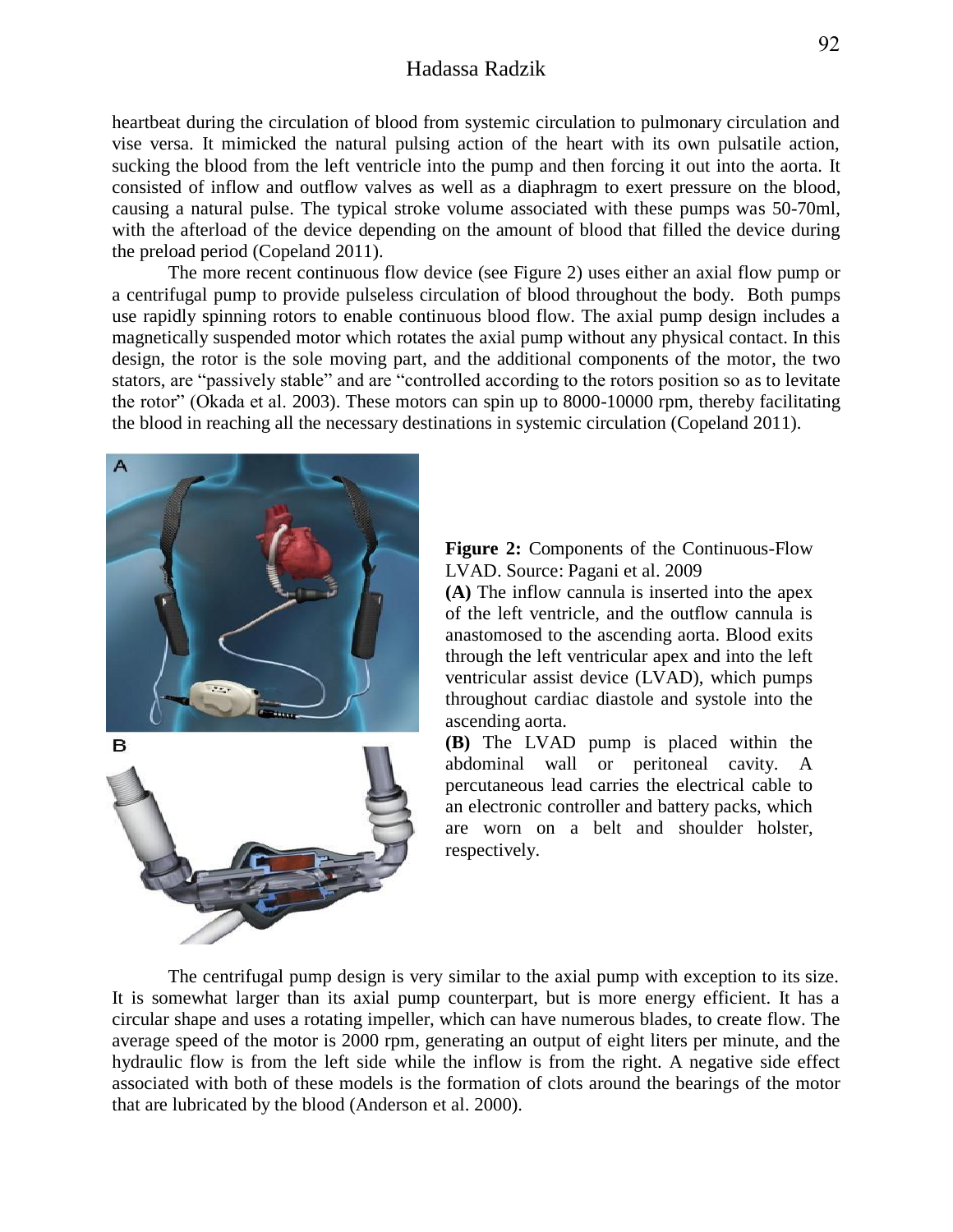Researchers used the success of the continuous flow left ventricular assist device as a blueprint for a model of a new artificial heart that would completely replace the native heart with the implantation of two continuous flow devices working in tandem. This device is an improvement of the original total artificial heart in size, reliability, function, and energy efficiency. The continuous flow total artificial heart (CFTAH) consists of two rotary pumps which control the systemic and pulmonary circulation. Instead of mimicking the natural heartbeat by pumping the blood, they allow for the continuous flow of blood through the body using the mechanisms discussed above. Since little is known about the physiological effects of pulseless circulation of blood, it is currently undergoing phase II animal trials (Frazier et al. 2009).

#### **DISADVANTAGES AND ADVERSE SIDE EFFECTS**

The disadvantages and complications associated with the artificial models are numerous and include the biomaterial used to make the device, mechanical failures, and blood clotting. The procurement of a suitable biomaterial with which to make the artificial device has proven difficult, because antibodies in the blood tend to react with almost all manmade substances, causing infection. Therefore, developers are currently coating the internal and external surfaces of the device with polyurethane, which has demonstrated compatibility, to reduce the potential for infection. Additionally, researchers at the Milwaukee Heart Institute are attempting a method of lining the device with the patient's own endothelial cells. This is done by removing cells from the inner lining of the stomach through a procedure similar to liposuction, culturing them in a lab, and subsequently growing them on the device (Cecchin and Pfeiffer 1993).

Researchers are addressing the side effect of thrombi formation around the movable parts of the motors resulting in thromboembolism (stroke). The clotting is a result of the minimal clearance space between the device and the myocardial tissue, which interferes with the blood flow patterns. In order to prevent this, there is a need to improve the model of the motor by providing additional clearance space or with a mechanism to prevent clotting (Anderson et al 2000). Currently, patients with implanted left ventricular assist devices are prescribed long-term antithrombotic therapy in order to prevent the formation of clots (Pagani et al 2009).

Additional risk associated with implantation of mechanical devices is death due to failure of mechanical parts. Although the device is small in size, there are many mechanisms involved in the delivery of energy to the motor which powers the pump. If any of the components fail, there is a narrow window of time during which the patient can survive without replacing the component. Therefore, patients are given additional battery packs to prevent death due to failure of an external component. Nevertheless, if there is a glitch in any of the internal components or in case of a power failure, there is little that can be done for the patient at that point. Therefore, these mechanisms need continuous improvement in their reliability and durability to prevent such failures from occurring.

#### **EXPERIMENTATION AND STUDIES**

There are various models for artificial devices to replace or aid a failing heart. Therefore, experimental testing is needed to determine which designs are effective and what improvements must be made to ensure minimal adverse side effects. Once the development phase of the device is complete, there are various stages in the rigorous experimental process. Experimentation begins with phase I testing (i.e. in vitro), during which the device is placed in a simulated human body environment with a mock circulatory system in place (Morlacchi and Nelson 2011). The device is then tested in regard to implantation techniques, size, mechanical operation of parts, motor efficiency, battery life, durability, reliability, and adaptation to various stimuli. According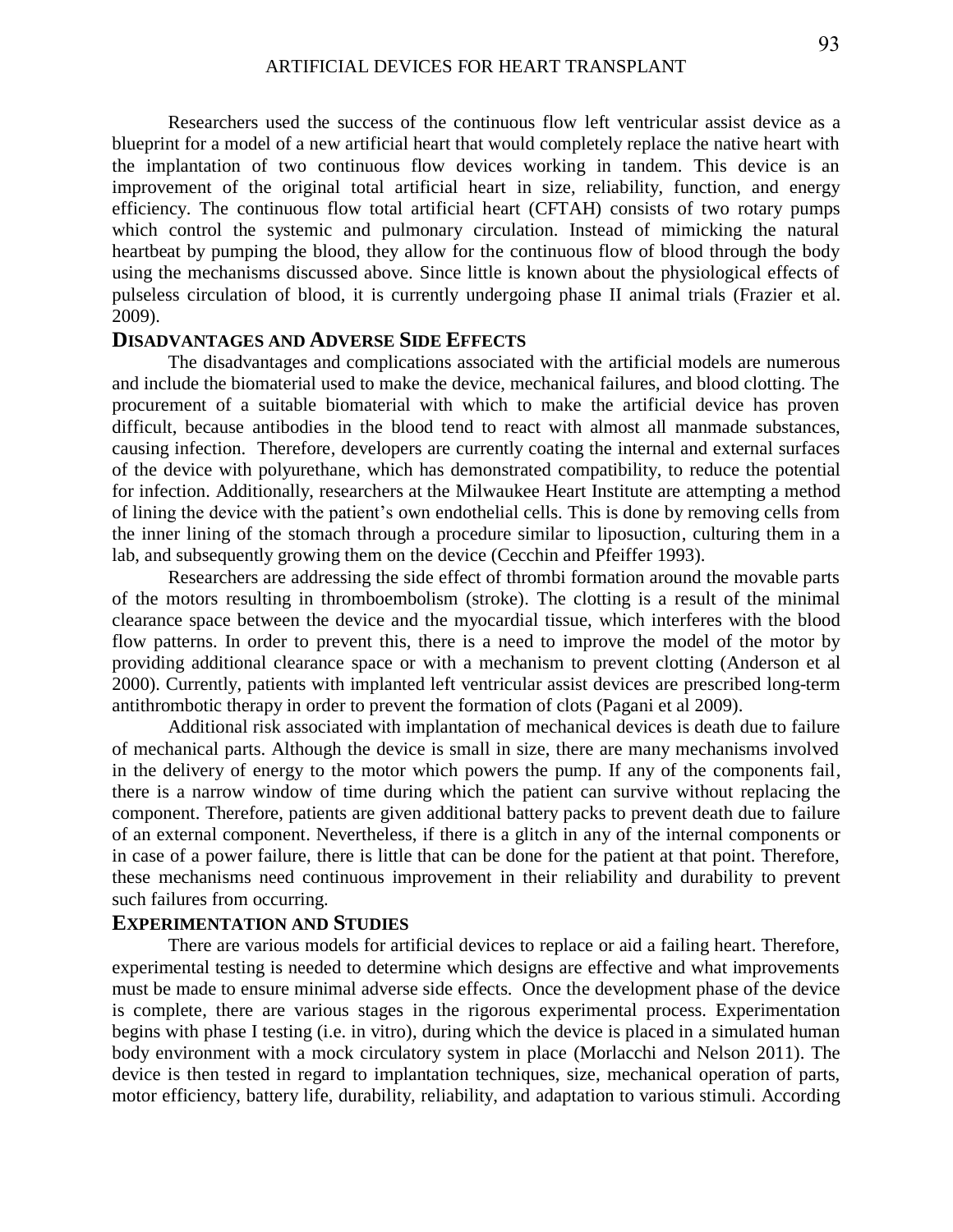to the successes or failures of the various aspects of the device, certain modifications are made in the model.

Once phase I is complete, barring any complications, the researchers move forward to phase II testing, in which they implant the device in an animal with a failing heart and monitor the various improvements as well as complications that arise in the operative and postoperative stages. If the device passes animal trial, it proceeds to clinical trials and is usually implanted in patients who are not eligible for cardiac transplant. The clinical trials are primarily for testing of surgical implantation technique, effectiveness and durability of the devices, as well as any complications that may arise due to the device.

Jack G. Copeland and colleagues conducted a clinical trial to provide comprehensive analysis as to the efficacy of the CardioWest temporary total artificial heart, a pulsatile total artificial heart. The patients in the protocol group were in acute heart failure and at high risk of imminent death. These patients did not meet criteria for left ventricular assist devices for different reasons, and their last resort was to receive the total artificial heart while waiting for a heart transplant. In this particular study, 79% of the protocol group survived to receive a heart transplant versus 49% of the control group. Furthermore, immediately after implantation, the protocol group's mean arterial pressure rose and their mean venous pressure dropped significantly, showing the effectiveness of the device. Although the results of the analysis look promising, there were many ensuing adverse effects associated with the implantation of the total artificial heart, including loss of blood, device malfunction, the large size of the device (limiting the population size which can receive the implant only to those with enough space in their mediastinum), and death (Copeland et al. 2004). These results indicate that the total artificial heart is not the ideal artificial device to be used as a replacement for a failing heart.

Clinical trials for the HeartMate continuous flow left ventricular assist device (see Figure 3) began in 2003. The trials consisted of 18 months of follow up data on 281 patients who, in urgent need of heart transplant, underwent the implantation of the HeartMate left ventricular assist devices. The trial results showed that patients exhibited greater survival rates, less frequent adverse events, and improved reliability with continuous flow left ventricular assist devices as compared to pulsatile flow devices. At 18 months, of the 281 patients in the trial, 157 had meanwhile received heart transplants, 58 were living mobile lives with left ventricular assist devices in their bodies, seven had their left ventricular assist devices removed due to recovery of their hearts, 56 had died, and three had been removed from the trial after exchanging their devices for another type of device. The results demonstrated that heart function had significantly improved after six months of LVAD support as compared to the pre-LVAD baseline. Although the results seem promising, there were many side effects associated with this device, including sepsis, stroke, multi-organ failure, bleeding, and device malfunction. Therefore, additional improvement is called for in order for this model to be considered for the vast majority of end stage heart failure patients (Pagani et al. 2009).



**Figure3:** HeartMate II Left Ventricular Assist System. Source: FDA 2009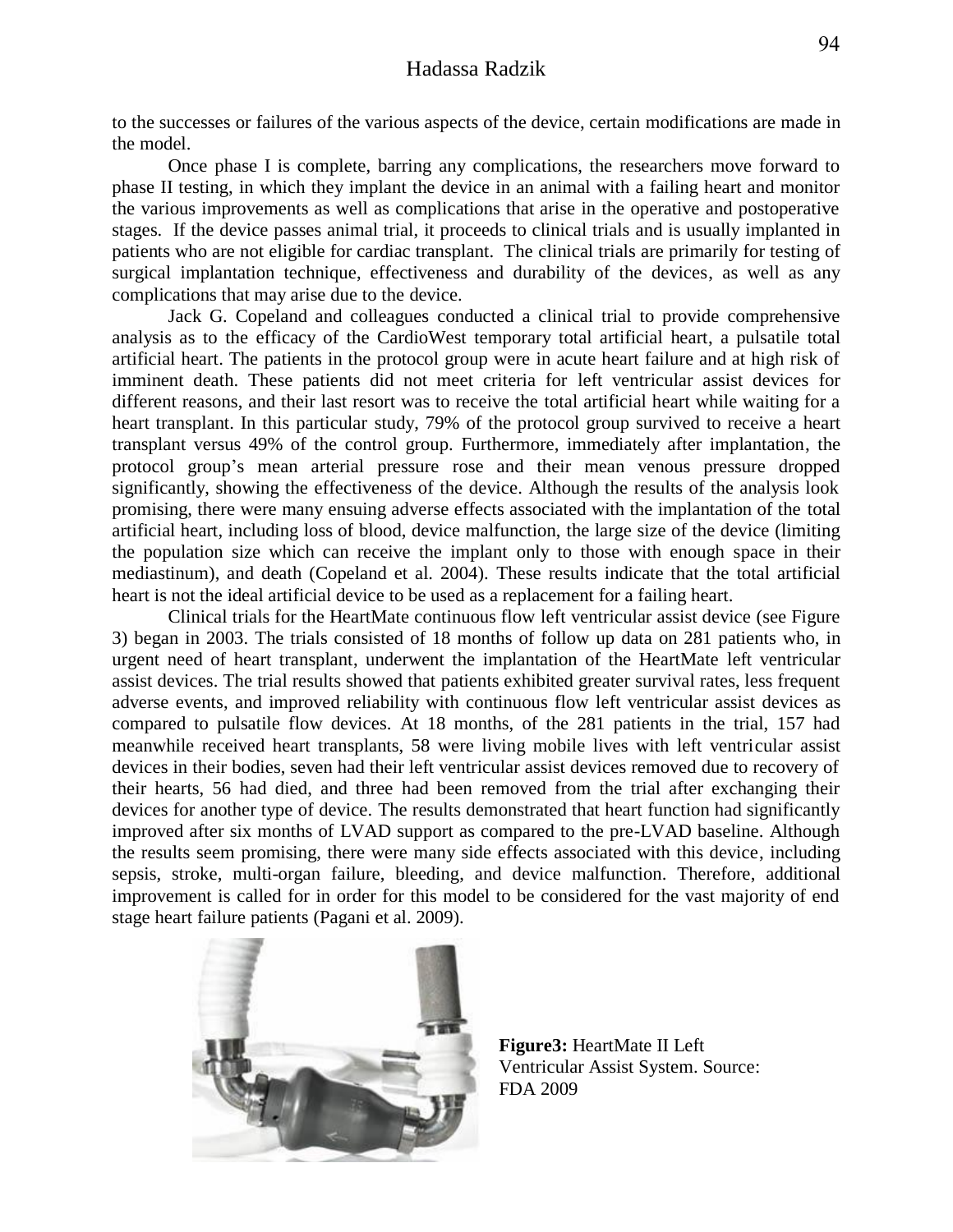Phase II trials conducted by the Texas Heart Institute tested the physiological effects of the continuous flow total artificial heart implanted in a calf. The findings were significant. On postoperative day one, the calf was standing for several hours at a time, and by day three the calf was eating a full diet and had been weaned off the ventilator. Throughout the study, the calf gained six pounds and was able to recognize its keepers and sleep at regular intervals. The pumps operated without mechanical problem over the course of the study. The most promising success the calf had was running on the treadmill for 40 minutes with no sign of exhaustion. The left and right pumps increased in response to increased oxygen need without any external adjustments, and the calf's breathing remained normal. The calf demonstrated overall improved quality of life and overall improvement of metabolic functions. While this study had promising results, the calf was euthanized on day 48 due to a glitch in the left axial pump. Although the results of the study were promising to the extent of the device's success, the fact remains that the calf only survived 48 days, demonstrating that the device is a long way from being considered a viable replacement for the heart (Frazier et al. 2009).

#### **CONCLUSION**

 Based on numerous studies that have been conducted, it is evident that the development of an artificial device that will completely replace the failing heart is still in its early stages. The various problems associated with the device prevent it from being considered a viable long-term solution for replacement of a failing heart. Although there is no current long-term solution for the problems associated with conventional heart transplants, the future for patients in end stage heart failure looks bright. Over the next few decades, researchers hope to perfect the model of the total artificial heart to the extent that it will be a long-term solution for those in need of a new heart. Additionally, successes associated with left ventricular assist device implantation as a temporary bridge, aiding the failing heart until a real heart is available for transplant, are allowing for more devices to receive FDA approval, subsequently leading to an increased number of implantations. Therefore, these devices should be considered while weighing the options for a patient diagnosed with advanced stage heart failure.

#### **REFERENCES**

- Anderson J, Wood HG, Allaire PE, Olsen DB. 2000. Numerical analysis of blood flow in the clearance regions of a continuous flow artificial heart pump. Artificial Organ 24(6):492- 500.
- Atasever A, Bacakoglu F, Uysal FE, Nalbantgil S, Karyagdi T, Guzelant A, Sayiner A. 2006. Pulmonary complications in heart transplant recipients. Transplantation Proceedings 38(5):1530-1534.
- Cecchin A, Pfeiffer N. 1993. Total artificial hearts: pursuing the holy grail of cardiac surgery. Medical World News 34(10):1-7.
- Copeland J. 2011. Mechanical circulatory support in heart failure. US Cardiology 8(1):47-51.
- Copeland JG, Smith RG, Arabia FA, Nolan PE, Sethi GK, Tsau PH, McClellan D, Slepian MJ. 2004. Cardiac replacement with a total artificial heart as a bridge to transplantation. New England Journal of Medicine 351:859-867.
- DeBakey ME. 2000. The odyssey of the total artificial heart. Artificial Organs 24(6):405-411.
- FDA. 2009. Thoratec HeartMate II LVAS P060040. Retrieved from U.S. Food and Drug Administration:

http://www.fda.gov/MedicalDevices/ProductsandMedicalProcedures/DeviceApprovalsan dClearances/Recently-ApprovedDevices/ucm074231.htm